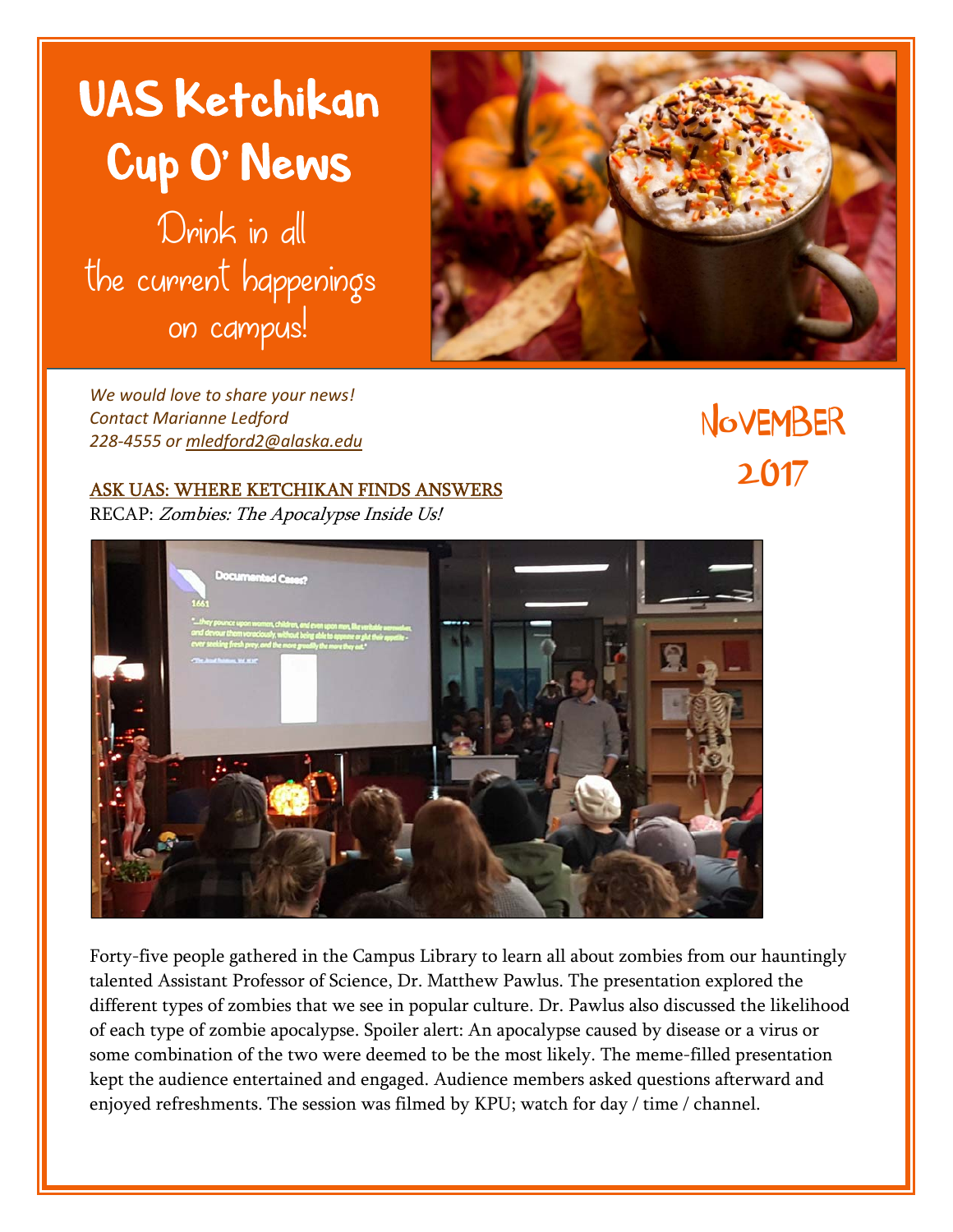Upcoming ASK UAS Events:

November 9 – From Soldier to Civilian: Veteran & Their Stories. A panel discussion led by John Radzilowski, Ph.D. Thursday, November 9, 6:30 PM. UAS Ketchikan Campus Library. Event is free and open to the public.

December – Christmas Traditions in Ketchikan, presented by Sis Coehnen and panel

#### INDIGENOUS PEOPLES DAY RECAP

UAS Ketchikan celebrated Indigenous Peoples Day with an open house in the campus library featuring posters of traditional coastal resources created by the Ketchikan Indian Community Tribal Scholars / UAS Ketchikan Drumbeats class, a traditional coastal foods sampling and venison stew.

## ENHANCING INSTRUCTION – FINAL SESSION

November 3 "Worst. Idea. Ever." Friday, 12:15 – 1:00, Campus Library. All faculty and adjuncts welcome.

## UPDATE! UPDATE! UPDATE!

The staff brown bag Food for Thought session for November has changed dates. It will now be held on Friday, November 17. Session will still begin at 12:15 and will still be in P305.

## POWER & PRIVILEGE DAY

Tuesday, November 7 Student Brown Bag Session: "The House of Blues" Led by Dave Kiffer; backed by John Long & Teague Whalen 12:00-1:00, UAS Ketchikan Campus Library Join us for a discussion of the origins of blues music. Live music, door prizes and light refreshment provide. Open to the public.

# UAS DIGITAL INNOVATION PROGRAM / DIGITAL FELLOW PROGRAM

Congratulations to Ali Ziegler for being chosen as one of the Digital Fellows in the new Digital Innovation Program at UAS, which is designed to promote digital innovative pedagogy and strategies that will lay the foundation and provide direction for integration into curricular practices. The Digital Fellows program is only one component of the Digital Innovation Program. Digital Fellows will research and select a digital product, strategy, or tool/resource to pilot in a developmental, GER, or other core course in which students often struggle.

#### OF NOTE

UAS Ketchikan Associate Professor of History John Radzilowski presented a paper at the 3rd Congress of International Researchers of Polish History on Oct. 14. His paper, titled "Kościuszko jako *tabula rasa* w amerykańskiej literaturze historycznej" [Thaddeus Kościuszko as *tabula rasa* in American Historical Literature] examined the changing image of Kościuszko in American writing from a figure in the Revolutionary War, to immigrant hero, to his recent incarnation as antislavery activist. With 2017 marking the 200th anniversary of Kościuszko's death, the session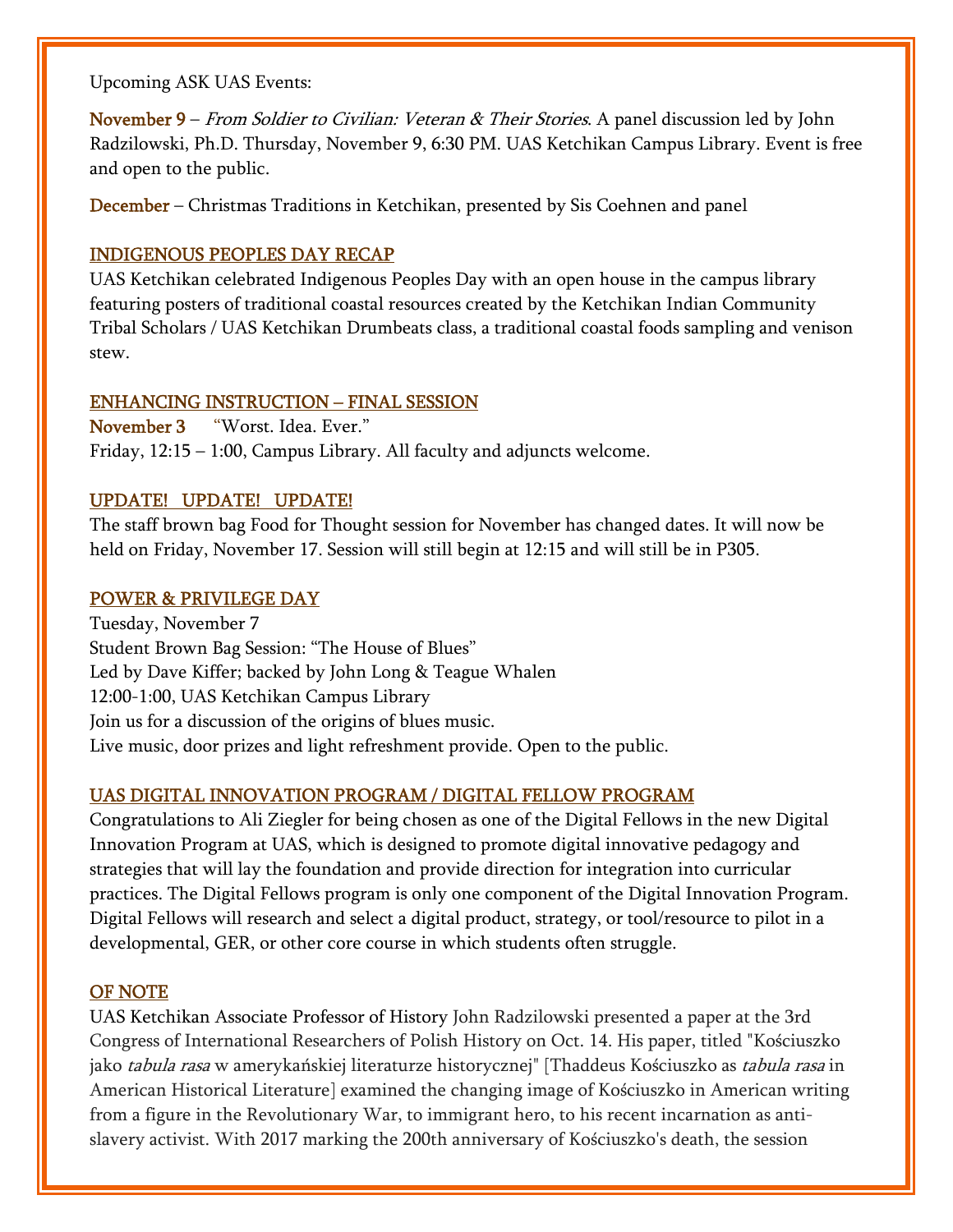brought together scholars from France, the USA, Belarus, and Ukraine, who discussed his image in their respective countries.

Following this, Radzilowski then traveled to Colgate University in New York to the Preserving Cultural Heritage in Times of Conflict conference, where he presented a paper entitled "Law or Justice? Moral and Legal Claims to Looted Cultural Property in East Central Europe since 1945." The paper focused on the many unresolved claims to art stemming from looting by Nazis and Soviets in World War II. Millions of looted works of art and other cultural properties remain in the hands of Russia, many of them originally stolen by the Nazis and then re-stolen by the communists. The conference combined historical perspectives on the looting and destruction of cultural property with current research on looting in Afghanistan, Iraq and Syria, as well as presentations by FBI and legal experts on strategies to recover so-called "blood antiquities" which play an important role in financing terrorist organizations such as ISIS.

#### GET TO KNOW: GED

Welcome to a new feature in the Cup O' News. Each month we will feature a different program or department so you have an answer when someone in the grocery store stops you and says "hey, what do you know about …?"

This month we are featuring the GED program. The GED program moved from the KRMCC to the upper campus (Paul Building Room 103) this fall. Barbara Morgan is the GED instructor; Kimberly Matsuura is the GED supervisor and Conan Steele is the GED Tester. This program is free to the public and is supported through an annual grant from Southeast Regional Resource Center (SERRC), located in Juneau and a grant from the Ketchikan Gateway Borough. First Bank also supports the GED program through scholarships.

How does a person get started on the GED? There are two ways to get a GED. Go to GED.com and register. It costs \$120 for all four tests. Or stop by the Paul Building Room 103 to meet with Barbara during the hours posted (Mon/Wed 12:00-4:00 & Tues/Thurs 10:30-2:30). There is paperwork to fill out and assessments to take, but UAS Ketchikan has grant money and scholarships available to offset to cost of the GED testing. Plus we have one-on-one tutoring and group math refreshers at no cost to the student. For more information, call Barbara Morgan at 228- 4549.

#### IMPORTANT DATES

November 3 – Enhancing Instruction November 5 – Fall Back! Daylight Savings Time ends November 7 – Power & Privilege Day November 11 – Veterans Day (Campus is open) November 17 – Food for Thought (staff "brown bag" series) November 23-26 – Thanksgiving Break (Campus is closed)